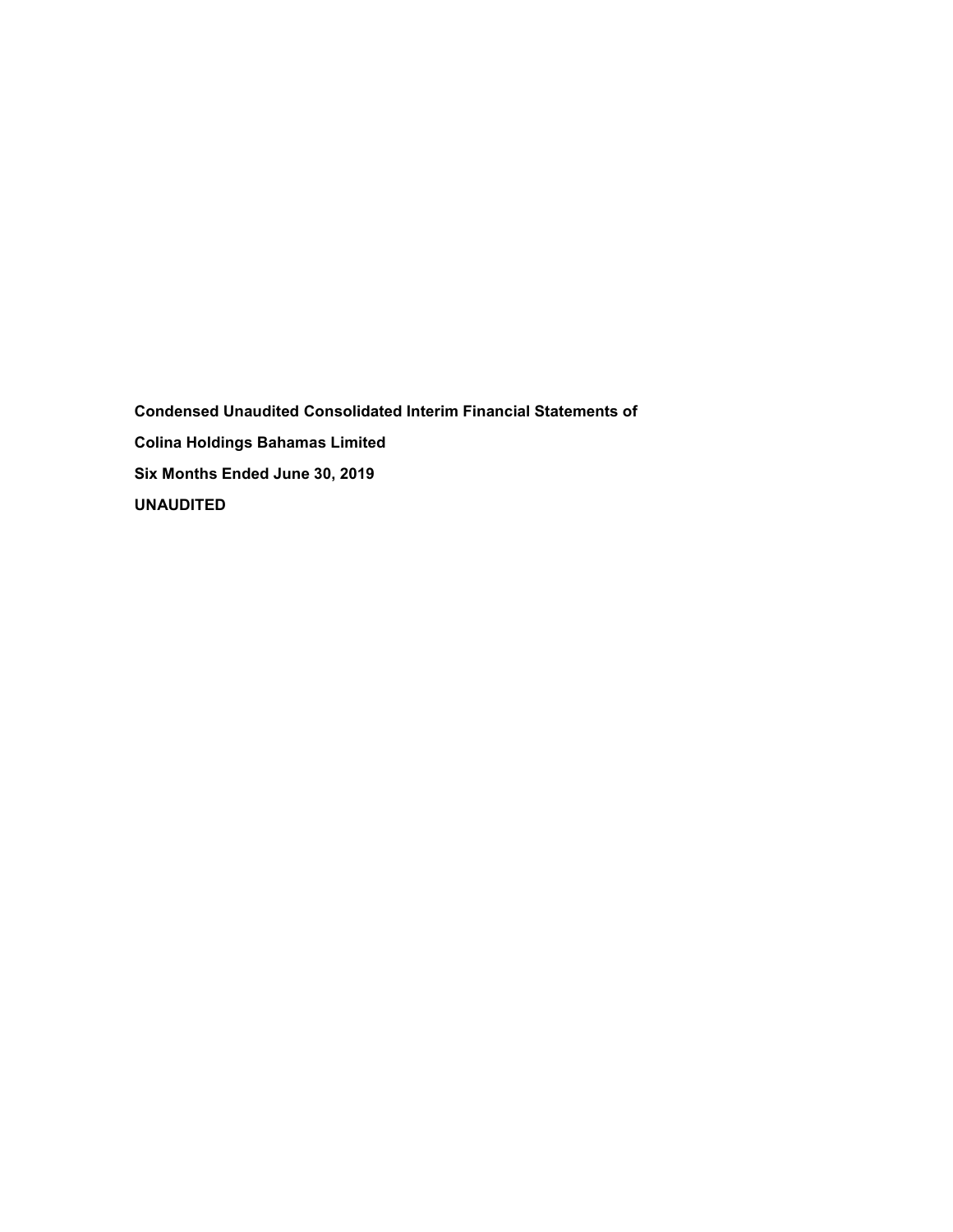# **Message from the Chairman**

Dear Shareholders,

The Board of Directors is pleased to present the Company's results for the quarter ended June 30, 2019.

Total net income for the six months ended June 30, 2019 totalled \$8.9 million, compared with \$6.9 million during the same period in the prior year. Excluding preference share dividend distributions and non-controlling interests, net income attributable to the Company's ordinary shareholders was \$6.6 million or \$0.27 per ordinary share, compared to \$5.3 million or \$0.22 per ordinary share for the same period in the prior year.

Total revenues increased to \$91.0 million compared to \$84.1 million for the six months ended June 30, 2018. The increase in revenues is attributed largely to an increase in net investment income which totalled \$21.5 million for the first half of 2019 up from \$12.6 million in the prior year. Premium revenues totalled \$58.5 million compared to \$60.8 million for the six months ended June 30, 2018.

Benefits paid to policyholders totalled \$44.2 million for the 6 months ended June 30, 2019 compared to \$45.7 million for the same period in 2018. The Company has increased its policyholder reserves by \$12.1 million resulting in a provision for future policy benefits totalling \$447.1 million at June 30, 2019.

Colina's investment securities and other assets have increased by \$22.8 million to \$451.8 million at June 30, 2019 from \$429.0 million at December 31, 2018. Total assets stand at \$779.1 million, compared to \$759.9 million as at December 31, 2018. Invested assets remain the largest proportion of our total assets, which at June 30, 2019 comprised 80.6% of total assets.

Overall, we are pleased that the Company continues to maintain its balance sheet strength and we remain focused on achieving our targeted financial objectives over the long term. Colina Holdings Bahamas Limited will continue to pursue opportunities that will enable the Company to deliver sustainable earnings in the future.

Smus \_\_\_\_\_\_\_\_\_\_\_\_\_\_\_\_\_\_\_\_\_\_\_\_\_\_\_\_

Terence Hilts Chairman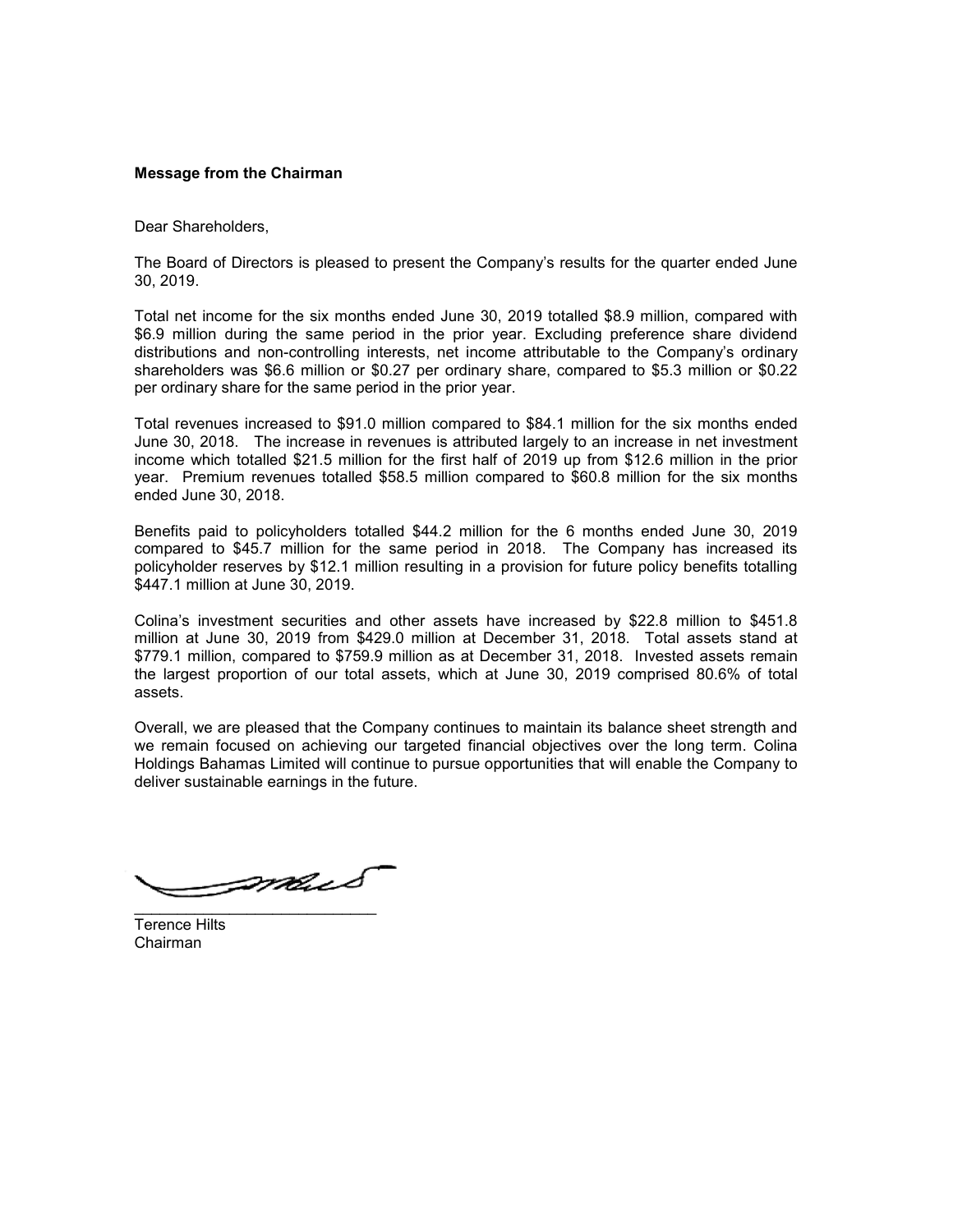# **COLINA HOLDINGS BAHAMAS LIMITED Unaudited Consolidated Interim Statement of Financial Position**

As at June 30, 2019 with comparative figures as at December 31, 2018 (Expressed in Bahamian dollars)

|                                                  | <b>June 30,</b><br>2019 |    | December 31,<br>2018 |
|--------------------------------------------------|-------------------------|----|----------------------|
| <b>ASSETS</b>                                    |                         |    |                      |
| Cash and demand balances                         | \$<br>45,747,680        | \$ | 43,474,899           |
| Term deposits                                    | 4,759,558               |    | 17,568,907           |
| Investment securities and other financial assets | 451,774,431             |    | 429,020,638          |
| Receivables and other assets                     | 76,317,840              |    | 66,264,018           |
| Policy loans                                     | 68,279,652              |    | 69,443,735           |
| Mortgages and commercial loans                   | 26,836,061              |    | 28,480,688           |
| Investment properties                            | 59,861,538              |    | 59,461,743           |
| Equity-accounted investees                       | 16,476,917              |    | 16,619,083           |
| Property and equipment                           | 13,916,634              |    | 14,179,640           |
| Goodwill                                         | 13,065,819              |    | 13,065,819           |
| Other intangible assets                          | 2,112,874               |    | 2,344,722            |
| <b>Total assets</b>                              | \$<br>779,149,004       | \$ | 759,923,892          |
| <b>LIABILITIES</b>                               |                         |    |                      |
| Provision for future policy benefits             | \$<br>447,077,735       | \$ | 434,961,581          |
| Policy dividends on deposit                      | 27,903,214              |    | 27,901,230           |
| Total policy liabilities                         | 474,980,949             |    | 462,862,811          |
| Repurchase agreement                             | 14,000,000              |    | 14,000,000           |
| Other liabilities                                | 86,711,942              |    | 84,023,820           |
| <b>Total liabilities</b>                         | 575,692,891             |    | 560,886,631          |
| <b>EQUITY</b>                                    |                         |    |                      |
| Ordinary shares                                  | 24,729,613              |    | 24,729,613           |
| Share premium                                    | 5,960,299               |    | 5,960,299            |
| Revaluation reserve                              | 14,219,418              |    | 13,964,081           |
| Retained earnings                                | 90,773,681              |    | 88,149,601           |
| Total ordinary shareholders' equity              | 135,683,011             |    | 132,803,594          |
| Preference shares                                | 42,500,000              |    | 42,500,000           |
| Total shareholders' equity                       | 178,183,011             |    | 175,303,594          |
| Non-controlling interests                        | 25,273,102              |    | 23,733,667           |
| <b>Total equity</b>                              | 203,456,113             |    | 199,037,261          |
| <b>Total liabilities and equity</b>              | \$<br>779,149,004       | \$ | 759,923,892          |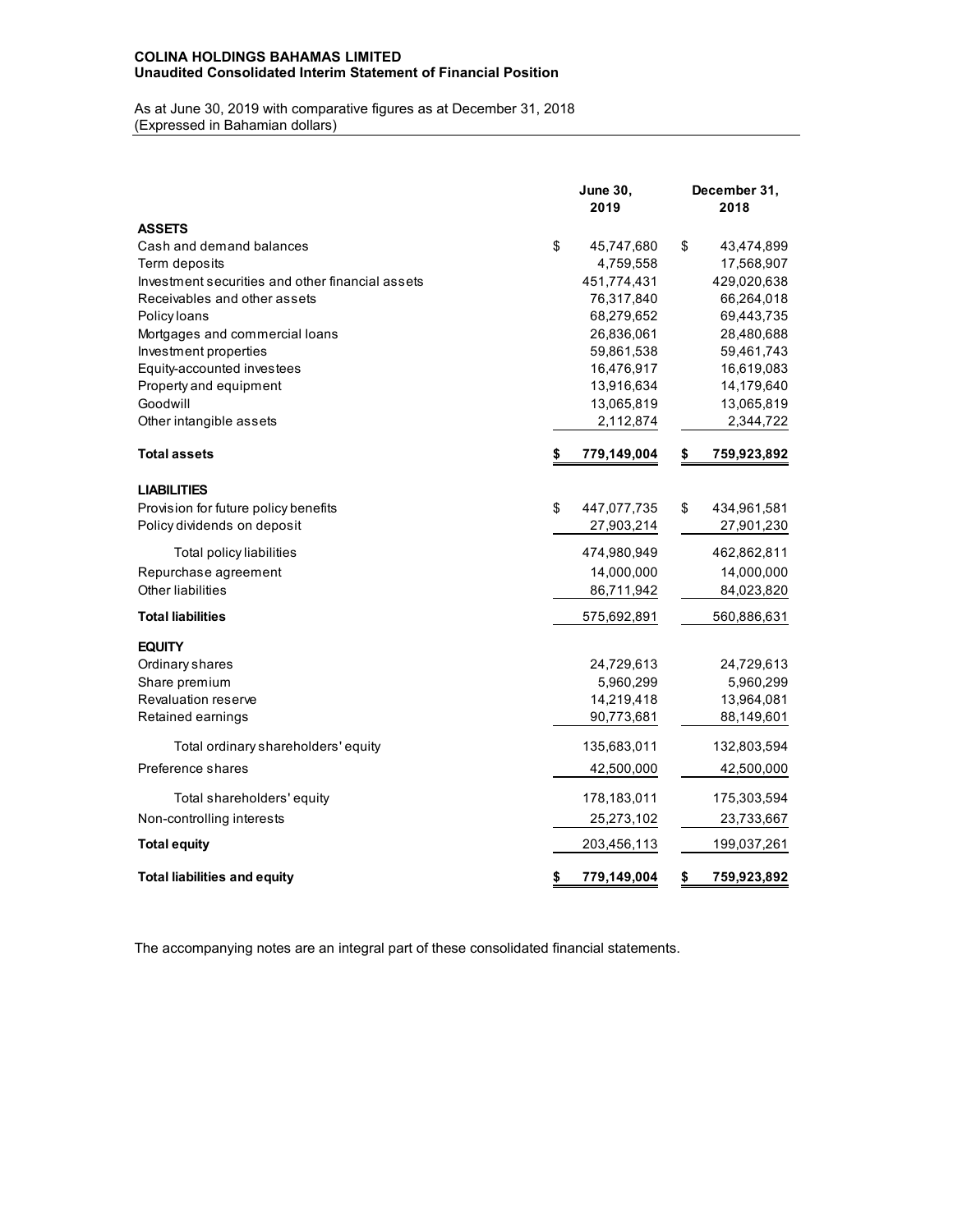#### **COLINA HOLDINGS BAHAMAS LIMITED Unaudited Consolidated Interim Statement of Income**

#### For the six months ended June 30, 2019 with comparative figures for the six months ended June 30, 2018 (Expressed in Bahamian dollars)

|                                                 | <b>6 Months Ended</b><br>June 30, 2019 |            | <b>6 Months Ended</b><br>June 30, 2018 |            |  |
|-------------------------------------------------|----------------------------------------|------------|----------------------------------------|------------|--|
| Revenues:                                       |                                        |            |                                        |            |  |
| Premium revenue                                 | \$                                     | 65,283,272 | \$                                     | 67,493,807 |  |
| Less: Reinsurance premiums                      |                                        | 6,815,321  |                                        | 6,649,984  |  |
| Net premium revenue                             |                                        | 58.467,951 |                                        | 60,843,823 |  |
| Net investment income                           |                                        | 21,549,488 |                                        | 12,580,013 |  |
| Share of net (loss)/gain of associates          |                                        | (142, 166) |                                        | 563,685    |  |
| Net commission income                           |                                        | 1,966,529  |                                        | 1,972,032  |  |
| Investment management and other fees            |                                        | 7,298,889  |                                        | 6,478,530  |  |
| Other income                                    |                                        | 1,848,527  |                                        | 1,716,522  |  |
| <b>Total revenues</b>                           |                                        | 90,989,218 |                                        | 84,154,605 |  |
| <b>Benefits and expenses:</b>                   |                                        |            |                                        |            |  |
| Policyholders' benefits                         |                                        | 51,349,854 |                                        | 52,791,639 |  |
| Less: Reinsurance recoveries                    |                                        | 7,143,855  |                                        | 7,102,579  |  |
| Net policyholders' benefits                     |                                        | 44,205,999 |                                        | 45,689,060 |  |
| Changes in provision for future policy benefits |                                        | 12,116,155 |                                        | 5,483,828  |  |
| General and administrative expenses             |                                        | 18,844,889 |                                        | 18,578,909 |  |
| Commissions                                     |                                        | 4,063,639  |                                        | 4,460,738  |  |
| Premium and other tax expense                   |                                        | 1,813,931  |                                        | 1,843,414  |  |
| Finance costs                                   |                                        | 592,323    |                                        | 571,819    |  |
| Other expenses                                  |                                        | 405,117    |                                        | 661,980    |  |
| Total benefits and expenses                     |                                        | 82,042,053 |                                        | 77,289,748 |  |
| Net income for the period:                      | \$                                     | 8,947,165  | \$                                     | 6,864,857  |  |
| Net income attributable to:                     |                                        |            |                                        |            |  |
| Equity shareholders of the Company              | \$                                     | 7,802,694  | \$                                     | 6,545,502  |  |
| Non-controlling interests                       |                                        | 1,144,471  |                                        | 319,355    |  |
| Net income for the period                       | \$                                     | 8,947,165  | \$                                     | 6,864,857  |  |
| Basic earnings per ordinary share (Note 4)      | \$                                     | 0.27       | \$                                     | 0.22       |  |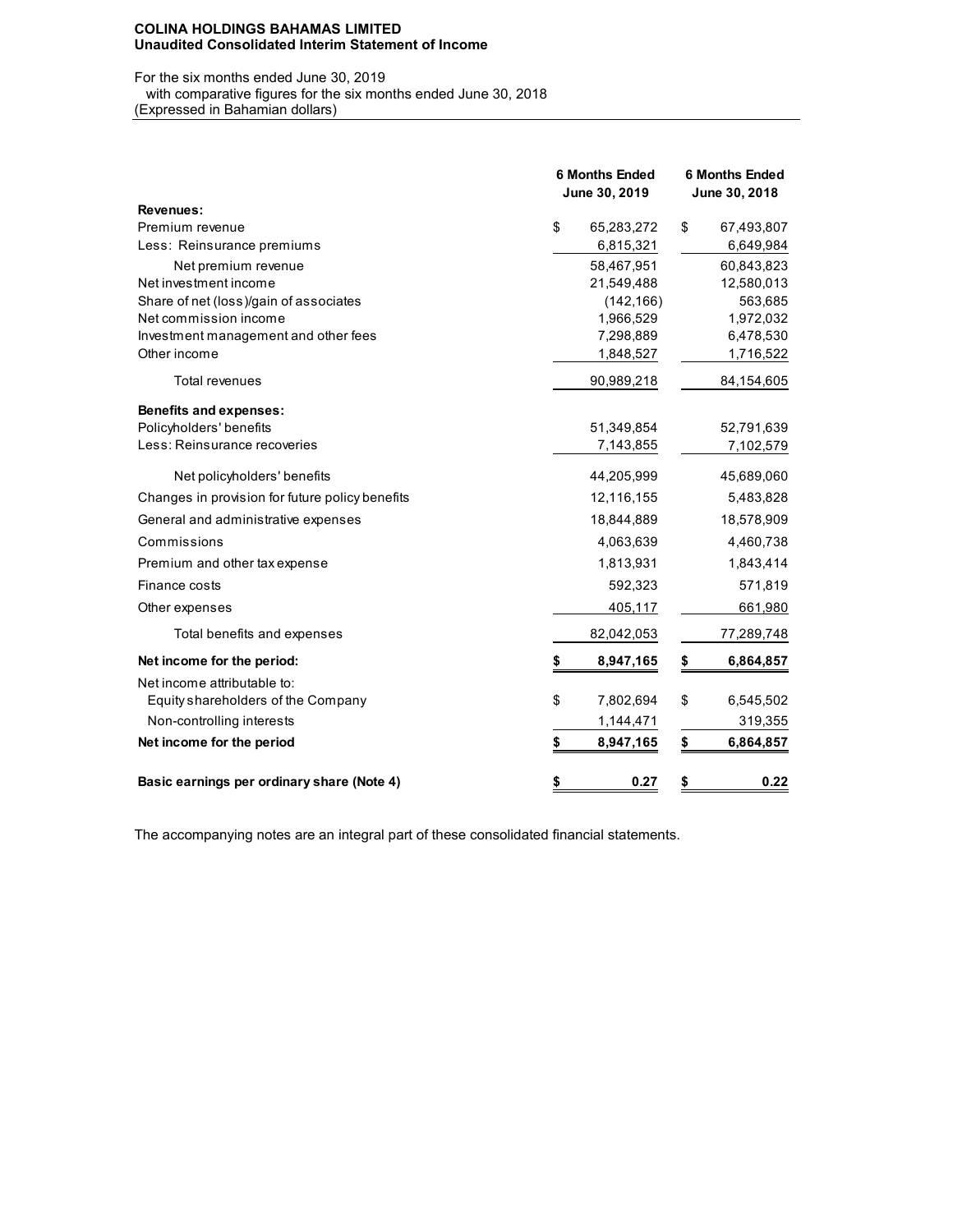### **COLINA HOLDINGS BAHAMAS LIMITED Unaudited Consolidated Interim Statement of Comprehensive Income**

For the six months ended June 30, 2019 with comparative figures for the six months ended June 30, 2018

(Expressed in Bahamian dollars)

|                                               | <b>6 Months Ended</b><br>June 30, 2019 |           |    | <b>6 Months Ended</b><br>June 30, 2018 |  |  |
|-----------------------------------------------|----------------------------------------|-----------|----|----------------------------------------|--|--|
| Net income for the period                     | \$                                     | 8.947.165 | \$ | 6,864,857                              |  |  |
| Other comprehensive gains/(losses):           |                                        |           |    |                                        |  |  |
| Change in available-for-sale financial assets |                                        | 10.554    |    | (2,253,779)                            |  |  |
| Total comprehensive income for the period     |                                        | 8,957,719 |    | 4,611,078                              |  |  |
| Attributable to:                              |                                        |           |    |                                        |  |  |
| Equity shareholders of the Company            | \$                                     | 7,813,248 | \$ | 4,291,723                              |  |  |
| Non-controlling interests                     |                                        | 1,144,471 |    | 319,355                                |  |  |
| Total comprehensive income for the period     |                                        | 8,957,719 |    | 4,611,078                              |  |  |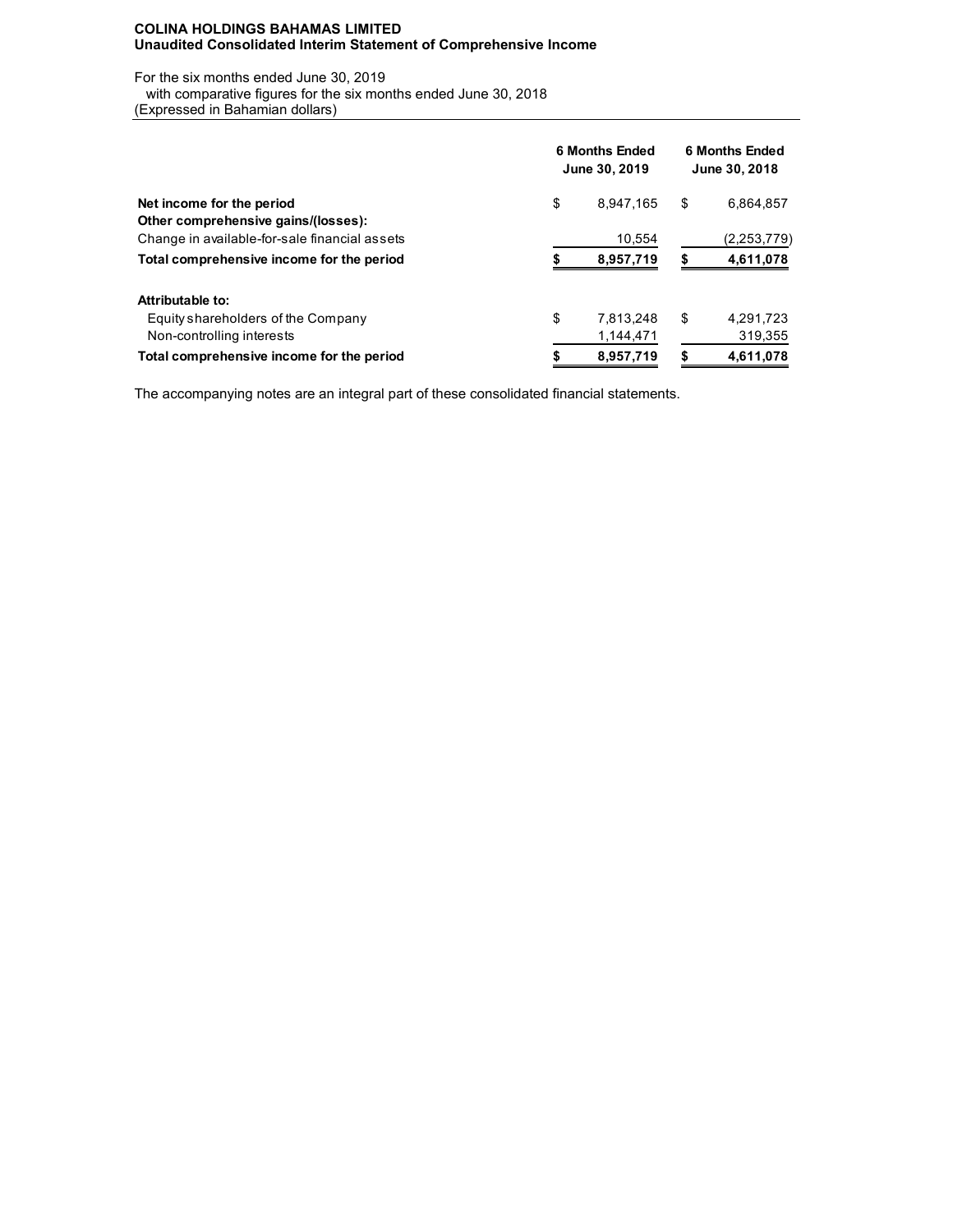#### **COLINA HOLDINGS BAHAMAS LIMITED Unaudited Consolidated Interim Statement of Income**

For the three months ended June 30, 2019

with comparative figures for the three months ended June 30, 2018

(Expressed in Bahamian dollars)

|                                                 | <b>3 Months Ended</b><br>June 30, 2019 |            | <b>3 Months Ended</b><br>June 30, 2018 |              |  |  |
|-------------------------------------------------|----------------------------------------|------------|----------------------------------------|--------------|--|--|
| Revenues:                                       |                                        |            |                                        |              |  |  |
| Premium revenue                                 | \$                                     | 32,326,565 | \$                                     | 32,750,795   |  |  |
| Less: Reinsurance premiums                      |                                        | 3,939,574  |                                        | 3,527,735    |  |  |
| Net premium revenue                             |                                        | 28,386,991 |                                        | 29,223,060   |  |  |
| Net investment income                           |                                        | 10,967,288 |                                        | 4,901,601    |  |  |
| Share of net (loss)/gain of associates          |                                        | (636)      |                                        | 174,355      |  |  |
| Net commission income                           |                                        | 1,020,409  |                                        | 1,090,093    |  |  |
| Investment management and other fees            |                                        | 3,830,367  |                                        | 3,336,979    |  |  |
| Other income                                    |                                        | 1,068,884  |                                        | 771,305      |  |  |
| <b>Total revenues</b>                           |                                        | 45,273,303 |                                        | 39,497,393   |  |  |
| <b>Benefits and expenses:</b>                   |                                        |            |                                        |              |  |  |
| Policyholders' benefits                         |                                        | 22,353,428 |                                        | 24,678,656   |  |  |
| Less: Reinsurance recoveries                    |                                        | 2,382,021  |                                        | 2,984,110    |  |  |
| Net policyholders' benefits                     |                                        | 19,971,407 |                                        | 21,694,546   |  |  |
| Changes in provision for future policy benefits |                                        | 6,778,180  |                                        | 2,974,698    |  |  |
| General and administrative expenses             |                                        | 10,247,110 |                                        | 9,035,428    |  |  |
| Commissions                                     |                                        | 2,018,912  |                                        | 2,258,617    |  |  |
| Premium and other tax expense                   |                                        | 804,470    |                                        | 532,222      |  |  |
| Finance costs                                   |                                        | 415,109    |                                        | 315,552      |  |  |
| Other expenses                                  |                                        | 110,268    |                                        | 376,677      |  |  |
| Total benefits and expenses                     |                                        | 40,345,456 |                                        | 37, 187, 740 |  |  |
| Net income for the period:                      | \$                                     | 4,927,847  | \$                                     | 2,309,653    |  |  |
| Net income attributable to:                     |                                        |            |                                        |              |  |  |
| Equity shareholders of the Company              | \$                                     | 4,631,779  | \$                                     | 2,297,841    |  |  |
| Non-controlling interests                       |                                        | 296,068    |                                        | 11,812       |  |  |
| Net income for the period                       | \$                                     | 4,927,847  | \$                                     | 2,309,653    |  |  |
| Basic earnings per share (Note 4)               | \$                                     | 0.16       | \$                                     | 0.07         |  |  |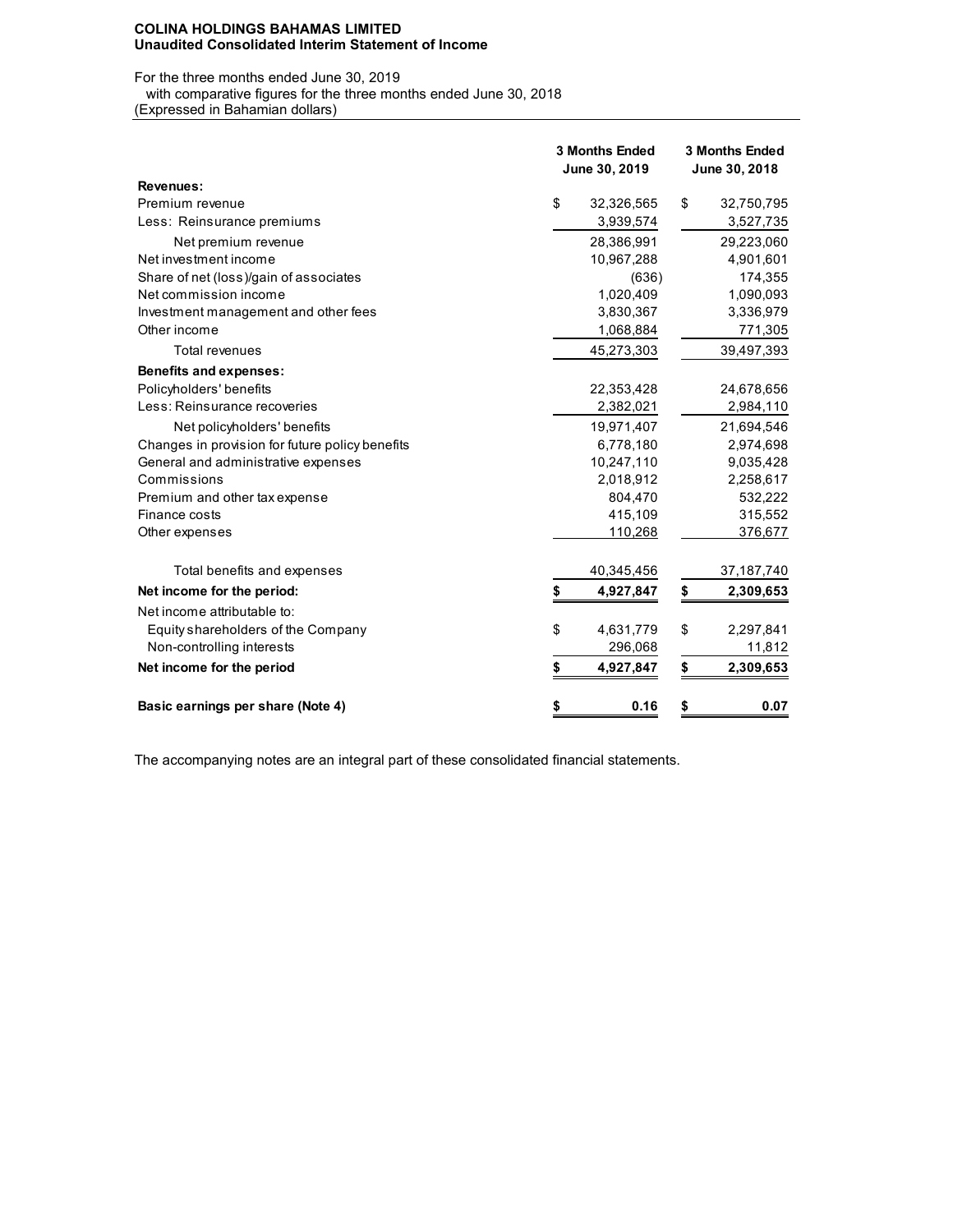### **COLINA HOLDINGS BAHAMAS LIMITED Unaudited Consolidated Interim Statement of Comprehensive Income**

For the three months ended June 30, 2019 with comparative figures for the three months ended June 30, 2018

(Expressed in Bahamian dollars)

|                                               | 3 Months Ended<br>June 30, 2019 |            |    | <b>3 Months Ended</b><br>June 30, 2018 |  |  |
|-----------------------------------------------|---------------------------------|------------|----|----------------------------------------|--|--|
| Net income for the period                     | \$                              | 4,927,847  | \$ | 2,309,653                              |  |  |
| Other comprehensive losses:                   |                                 |            |    |                                        |  |  |
| Change in available-for-sale financial assets |                                 | (192, 497) |    | (1,670,334)                            |  |  |
| Total comprehensive income for the period     |                                 | 4,735,350  |    | 639,319                                |  |  |
| Attributable to:                              |                                 |            |    |                                        |  |  |
| Equity shareholders of the Company            | \$                              | 4,439,282  | \$ | 627,507                                |  |  |
| Non-controlling interests                     |                                 | 296,068    |    | 11,812                                 |  |  |
| Total comprehensive income for the period     |                                 | 4,735,350  | S  | 639,319                                |  |  |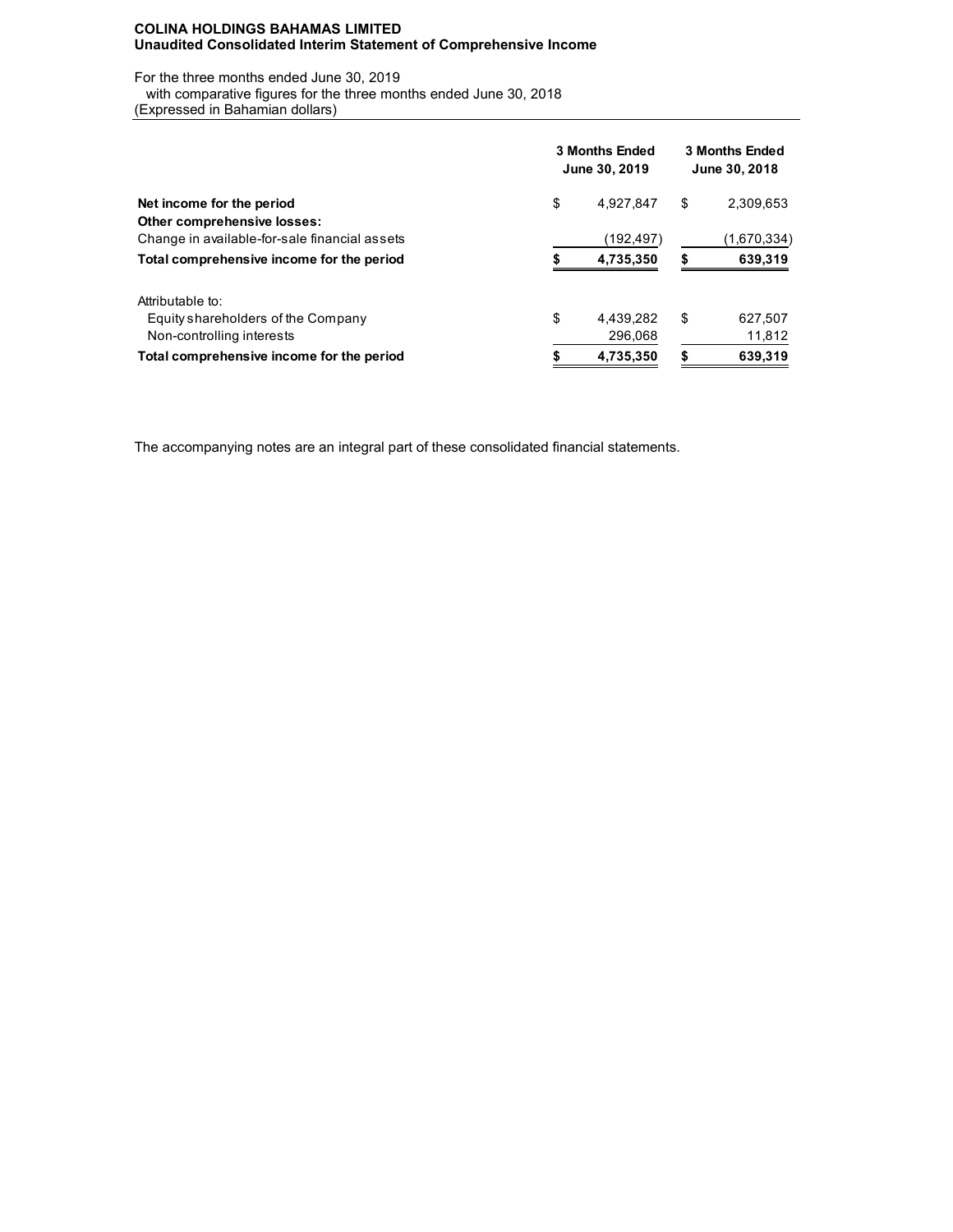# **COLINA HOLDINGS BAHAMAS LIMITED Unaudited Consolidated Statement of Changes in Equity**

# For the six months ended June 30, 2019

 with comparative figures for the six months ended June 30, 2018 (Expressed in Bahamian dollars)

|                                                                                           |    | Ordinary<br><b>Share</b><br>Capital |          | <b>Share</b><br><b>Premium</b> |  | <b>Revaluation</b><br><b>Reserve</b> |      | <b>Preference</b><br><b>Share</b><br>Capital |    | <b>Retained</b><br><b>Earnings</b> |    |            |      |               |  |  |  | Non-controlling<br><b>Interests</b> |  | <b>Total</b><br><b>Equity</b> |
|-------------------------------------------------------------------------------------------|----|-------------------------------------|----------|--------------------------------|--|--------------------------------------|------|----------------------------------------------|----|------------------------------------|----|------------|------|---------------|--|--|--|-------------------------------------|--|-------------------------------|
| Balance, January 1, 2018<br>Net loss on remeasurement of<br>available-for-sale securities | S  | 24,729,613                          | -S       | 5,960,299 \$                   |  | 15,228,318                           | - \$ | 42,500,000                                   | S  | 83,741,479                         | \$ | 22,172,296 | - \$ | 194,332,005   |  |  |  |                                     |  |                               |
| to fair value                                                                             |    |                                     |          |                                |  | (2, 253, 779)                        |      |                                              |    |                                    |    |            |      | (2, 253, 779) |  |  |  |                                     |  |                               |
| Realized gains on available-for-sale securities                                           |    |                                     |          |                                |  | 90,696                               |      |                                              |    |                                    |    |            |      | 90,696        |  |  |  |                                     |  |                               |
| Net income for the period                                                                 |    |                                     |          |                                |  |                                      |      |                                              |    | 6,545,502                          |    | 319,355    |      | 6,864,857     |  |  |  |                                     |  |                               |
| Changes in non-controlling interests                                                      |    |                                     |          |                                |  |                                      |      |                                              |    |                                    |    | (673, 434) |      | (673, 434)    |  |  |  |                                     |  |                               |
| Ordinary share dividend                                                                   |    |                                     |          |                                |  |                                      |      |                                              |    | (3,956,738)                        |    |            |      | (3,956,738)   |  |  |  |                                     |  |                               |
| Preference share dividends                                                                |    |                                     |          |                                |  |                                      |      |                                              |    | (1,221,876)                        |    |            |      | (1,221,876)   |  |  |  |                                     |  |                               |
| Balance, June 30, 2018                                                                    |    | 24,729,613                          |          | 5,960,299                      |  | 13,065,235                           |      | 42,500,000                                   |    | 85,108,367                         |    | 21,818,217 |      | 193,181,731   |  |  |  |                                     |  |                               |
| Balance, January 1, 2019                                                                  | \$ | 24,729,613                          | <b>S</b> | 5,960,299 \$                   |  | 13,964,081                           | - \$ | 42,500,000                                   | -S | 88,149,601                         | \$ | 23,733,667 | - \$ | 199,037,261   |  |  |  |                                     |  |                               |
| Net gain on remeasurement of<br>available-for-sale securities                             |    |                                     |          |                                |  |                                      |      |                                              |    |                                    |    |            |      |               |  |  |  |                                     |  |                               |
| to fair value                                                                             |    |                                     |          |                                |  | 10,554                               |      |                                              |    |                                    |    |            |      | 10,554        |  |  |  |                                     |  |                               |
| Reclassification during the year to profit and loss                                       |    |                                     |          |                                |  | 244,783                              |      |                                              |    |                                    |    |            |      | 244,783       |  |  |  |                                     |  |                               |
| Net income for the period                                                                 |    |                                     |          |                                |  |                                      |      |                                              |    | 7,802,694                          |    | 1,144,471  |      | 8,947,165     |  |  |  |                                     |  |                               |
| Changes in non-controlling interests                                                      |    |                                     |          |                                |  |                                      |      |                                              |    |                                    |    | 394,964    |      | 394,964       |  |  |  |                                     |  |                               |
| Ordinary share dividend                                                                   |    |                                     |          |                                |  |                                      |      |                                              |    | (3,956,738)                        |    |            |      | (3,956,738)   |  |  |  |                                     |  |                               |
| Preference share dividends                                                                |    |                                     |          |                                |  |                                      |      |                                              |    | (1,221,876)                        |    |            |      | (1,221,876)   |  |  |  |                                     |  |                               |
| Balance, June 30, 2019                                                                    |    | 24,729,613                          |          | 5,960,299                      |  | 14,219,418                           |      | 42,500,000                                   |    | 90,773,681                         |    | 25,273,102 |      | 203,456,113   |  |  |  |                                     |  |                               |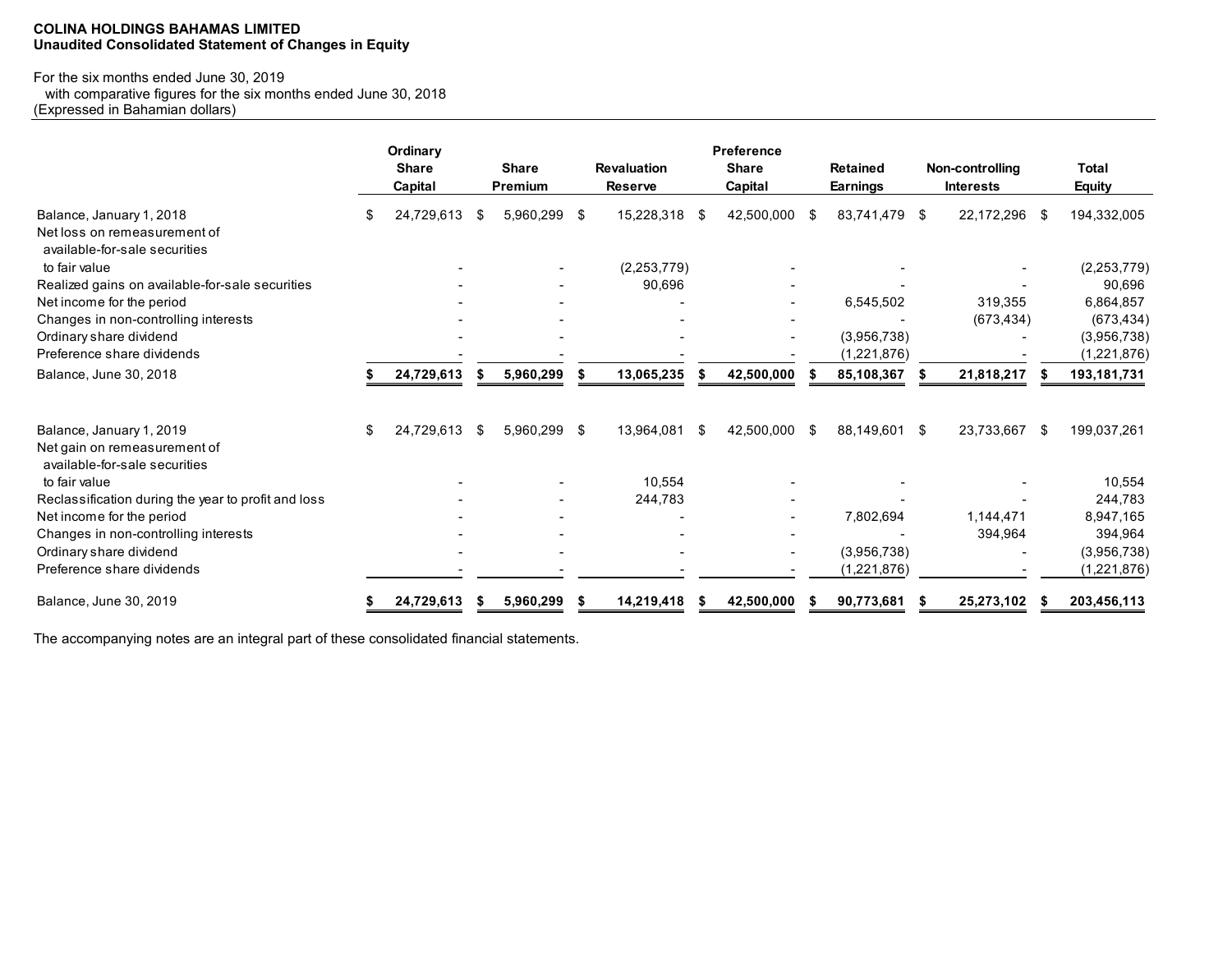#### **COLINA HOLDINGS BAHAMAS LIMITED Unaudited Consolidated Statement of Cash Flows**

#### For the six months ended June 30, 2019

with comparative figures for the six months ended June 30, 2018

(Expressed in Bahamian dollars)

|                                                      | <b>6 Months Ended</b><br>June 30, 2019 | <b>6 Months Ended</b><br>June 30, 2018 |
|------------------------------------------------------|----------------------------------------|----------------------------------------|
| Cash flows from operating activities:                |                                        |                                        |
| Net income                                           | \$<br>8,947,165                        | \$<br>6,864,857                        |
| Adjustments to reconcile net income to net cash      |                                        |                                        |
| used in operating activities:                        |                                        |                                        |
| Change in unrealized (gain)/loss on fair value       |                                        |                                        |
| through income securities                            | (4,296,332)                            | 3,403,955                              |
| Increase in provision for future policy benefits     | 12,116,155                             | 5,483,828                              |
| Changes in loss provisions for loans and receivables | 696,045                                | 827,411                                |
| Depreciation and amortization charges                | 843,586                                | 264,926                                |
| Net realized loss on fair value through              |                                        |                                        |
| income securities                                    | 244,816                                | 34,614                                 |
| Interest income                                      | (17, 389, 681)                         | (16, 205, 287)                         |
| Dividend income                                      | (1,495,082)                            | (1,086,400)                            |
| Operating cash flows before changes in operating     |                                        |                                        |
| assets and liabilities                               | (333, 328)                             | (412,096)                              |
| Changes in operating assets and liabilities:         |                                        |                                        |
| (Increase)/decrease in other assets                  | (9,691,045)                            | 3,794,819                              |
| Increase in other liabilities                        | 6,266,574                              | 4,225,906                              |
| Net cash (used in)/provided by operating activities  | (3,757,799)                            | 7,608,629                              |

(Continued)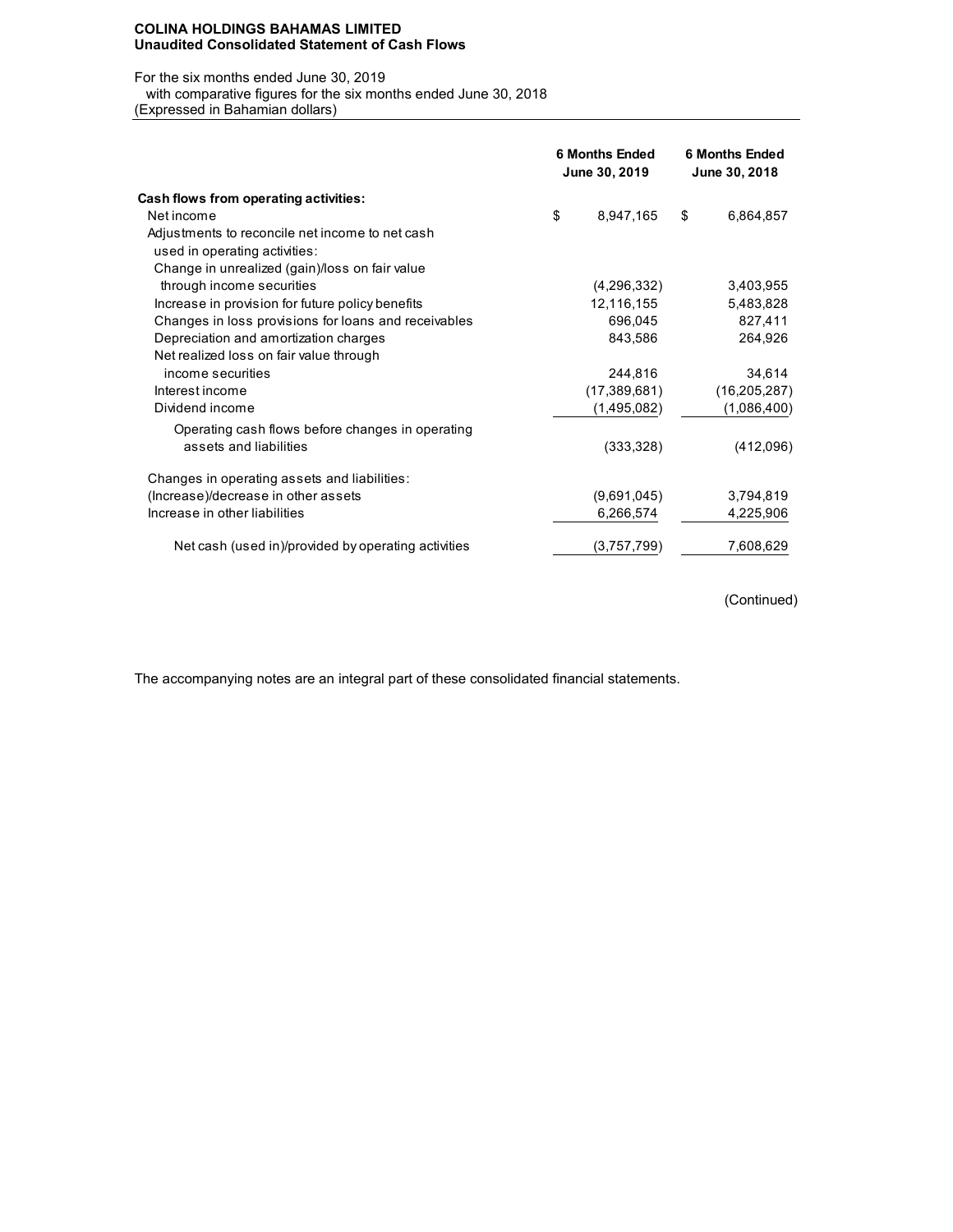### **COLINA HOLDINGS BAHAMAS LIMITED Unaudited Consolidated Statement of Cash Flows**

#### For the six months ended June 30, 2019

 with comparative figures for the six months ended June 30, 2018 (Expressed in Bahamian dollars)

|                                                               | <b>6 Months Ended</b><br>June 30, 2019 | <b>6 Months Ended</b><br>June 30, 2018 |
|---------------------------------------------------------------|----------------------------------------|----------------------------------------|
| Cash flows from investing activities:                         |                                        |                                        |
| Changes in non-controlling interests                          | 394,964                                | (673, 434)                             |
| Decrease/(increase) in term deposits with original maturities |                                        |                                        |
| greater than 90 days                                          | 12,809,348                             | (14, 385, 571)                         |
| Fair value through income securities purchased                | (29,026,896)                           | (24, 568, 824)                         |
| Proceeds on disposal of fair value through income             |                                        |                                        |
| securities                                                    | 16,024,471                             | 16,094,246                             |
| Available-for-sale securities purchased                       | (34, 403, 901)                         | (30, 557, 772)                         |
| Proceeds on disposal of available-for-sale securities         | 28.959,387                             | 4,747,883                              |
| Repayment on loan to SBL Ltd.                                 | 67,654                                 | 2,063,762                              |
| Decrease in loans to policyholders                            | 1,222,214                              | 211,025                                |
| Disposal of investment property                               | (399, 795)                             |                                        |
| Net change in mortgage and commercial loans                   | 1,300,308                              | 2,957,436                              |
| Interest received                                             | 16,691,558                             | 15,166,808                             |
| Dividends received                                            | 1,495,082                              | 1,086,400                              |
| Additions to property and equipment                           | (348, 732)                             | (348, 732)                             |
| Net cash provided by/(used in) by investing activities        | 14,785,662                             | (28, 206, 773)                         |
| Cash flows used in financing activities:                      |                                        |                                        |
| Dividend to ordinary shareholders                             | (3,956,738)                            | (3,956,738)                            |
| Dividends to preference shareholders                          | (1,221,876)                            | (1,221,876)                            |
| Repayments on borrowings                                      | (4,081,222)                            |                                        |
| Net cash used in financing activities                         | (9,259,836)                            | (5, 178, 614)                          |
| Net increase/(decrease) in cash and cash equivalents          | 1,768,027                              | (25, 776, 758)                         |
| Cash and cash equivalents, beginning of period                | 41,988,547                             | 52,432,068                             |
| Cash and cash equivalents, end of period (Note 3)             | 43,756,574<br>\$                       | 26,655,310<br>\$                       |

(Concluded)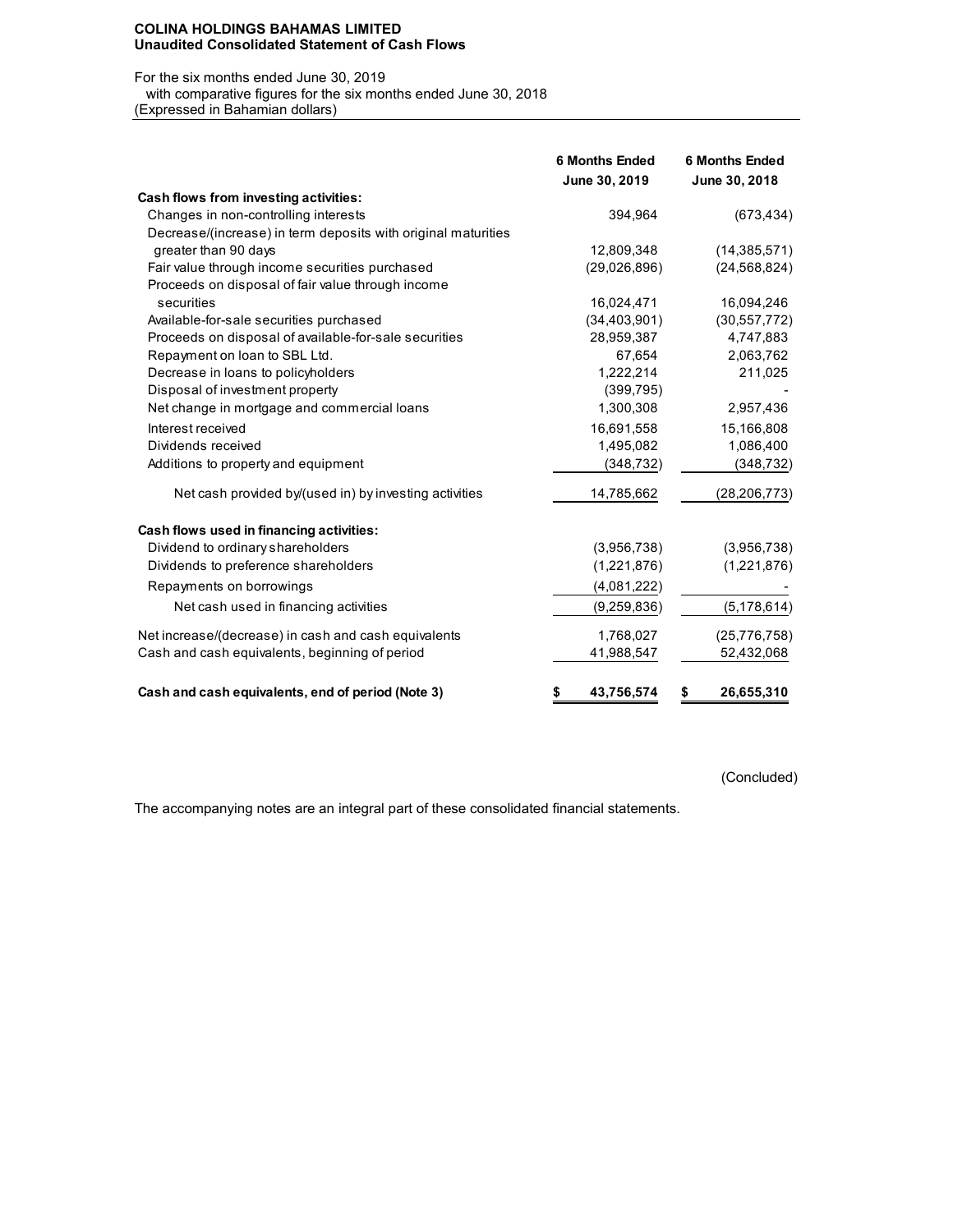For the period ended June 30, 2019 (Expressed in Bahamian dollars)

# **1. General Information**

Colina Holdings Bahamas Limited ("the Company") was incorporated under the laws of the Commonwealth of The Bahamas on July 6, 1993.

The Company acts principally as a holding company of its principal subsidiaries, Colina Insurance Limited ("Colina"), a wholly-owned life and health insurer incorporated in The Bahamas; Colina General Insurance Agency & Brokers Limited ("CGIA"), a wholly-owned general insurance agent and broker; and Colina Financial Advisors Ltd. ("CFAL"), a wholly-owned financial services company.

Colina is registered to operate as a life and health insurer in The Bahamas, The Cayman Islands, and The Turks and Caicos Islands. CGIA holds a dual registration as a general insurance broker and agent for operations in The Bahamas. CFAL is licensed as a broker dealer in The Bahamas.

The ordinary shares of the Company are listed on the Bahamas International Securities Exchange. At June 30, 2019 approximately 58.1% (2018: 58.1%) of the Company's issued ordinary shares were owned by AF Holdings Ltd. ("AFH") and 41.9% (2018: 41.9%) by the Bahamian public.

The registered office of the Company is located at Trinity Place Annex, Frederick and Shirley Streets, P.O. Box N-4805, Nassau, The Bahamas and its principal place of business is located at 308 East Bay Street, P.O. Box N-4728, Nassau, The Bahamas.

# **2. Significant Accounting Policies**

The consolidated financial statements have been prepared in accordance with International Financial Reporting Standards ("IFRS") for interim financial information. Accordingly, they do not include all of the information and footnotes required by IFRS for complete financial statements. In the opinion of management, these unaudited condensed consolidated financial statements reflect all adjustments (consisting of normal recurring accruals) considered necessary for a fair presentation of the Company's financial position and results of operations as at the end of and for the periods presented. All significant intercompany accounts and transactions have been eliminated from these statements. The preparation of unaudited condensed consolidated financial statements in conformity with IFRS requires management to make estimates and assumptions that affect the reported amounts of assets and liabilities and disclosure of contingent assets and liabilities at the date of the financial statements and the reported amounts of revenues and expenses during the reporting period. Actual results could differ from these estimates.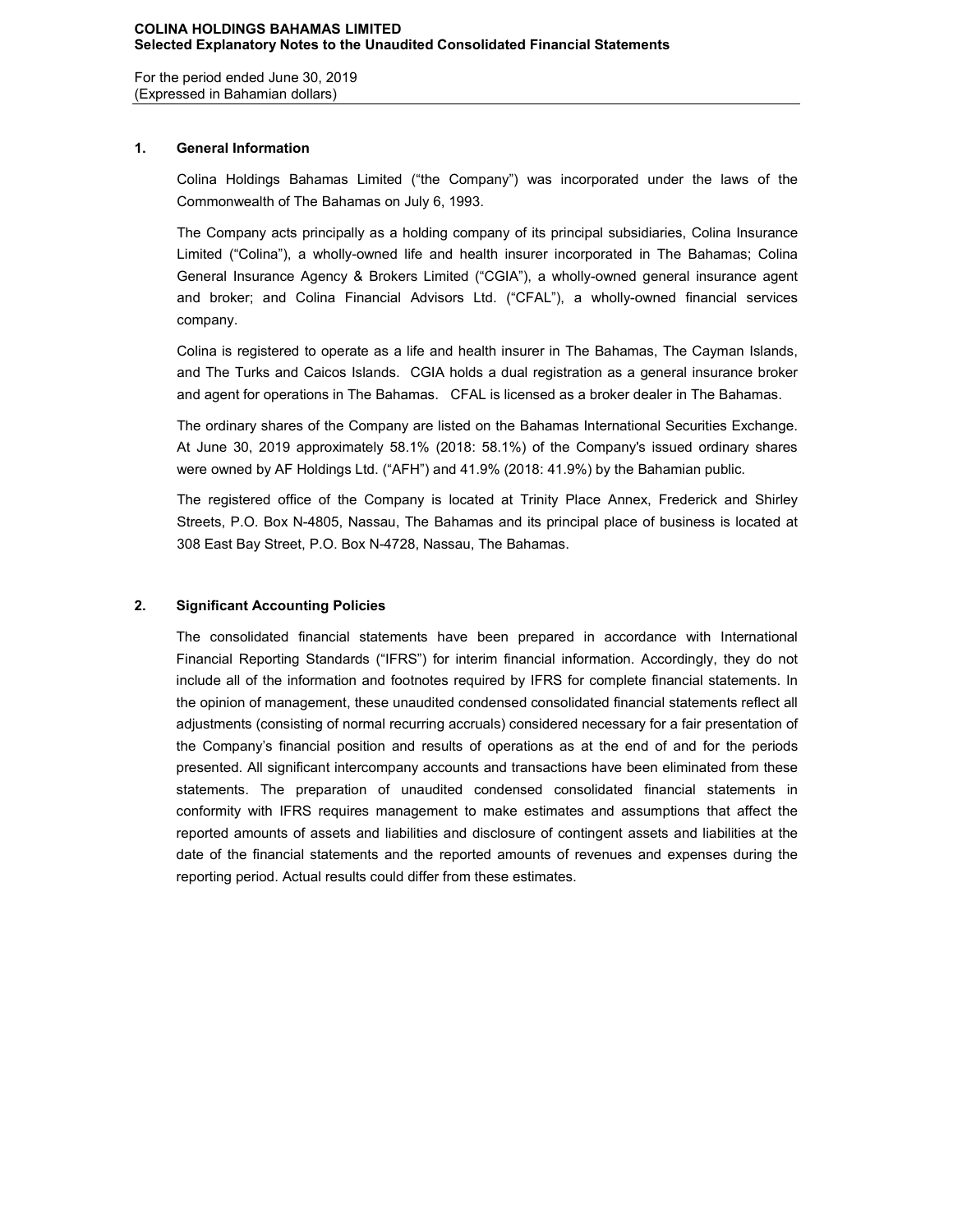### **COLINA HOLDINGS BAHAMAS LIMITED Selected Explanatory Notes to the Unaudited Consolidated Financial Statements**

For the period ended June 30, 2019 (Expressed in Bahamian dollars)

# **3. Cash and Cash Equivalents**

For the purposes of the consolidated statement of cash flows, cash and cash equivalents are comprised of the following:

|                                            | <b>June 30,</b><br>2019 | <b>June 30,</b><br>2018 |              |  |
|--------------------------------------------|-------------------------|-------------------------|--------------|--|
| Term deposits                              | \$<br>4,759,558         | \$                      | 64,926,558   |  |
| Less: Deposits with original maturities of |                         |                         |              |  |
| greater than 90 days                       | (4,486,802)             |                         | (64,653,869) |  |
| Short-term deposits                        | 272.756                 |                         | 272,689      |  |
| Cash and demand balances                   | 45,747,680              |                         | 30,140,177   |  |
| Less: Bank overdraft                       | (2,263,862)             |                         | (3,757,556)  |  |
| Total cash and cash equivalents            | 43,756,574              |                         | 26,655,310   |  |

# **4. Invested Assets**

|                                                  | <b>June 30,</b>  |   | December 31, |
|--------------------------------------------------|------------------|---|--------------|
|                                                  | 2019             |   | 2018         |
| Term deposits                                    | 4,759,558        |   | 17,568,907   |
| Investment securities and other financial assets | 451,774,431      |   | 429,020,638  |
| Mortgages and commercial loans                   | 26,836,061       |   | 28,480,688   |
| Policy loans                                     | 68,279,652       |   | 69,443,735   |
| Investment properties                            | 59,861,538       |   | 59,461,743   |
| Equity-accounted investees                       | 16,476,917       |   | 16,619,083   |
| Total invested assets                            | 627,988,157<br>S | S | 620,594,794  |

# **5. Basic Earnings Per Ordinary Share**

Basic earnings per ordinary share is calculated by dividing net income attributable to ordinary shareholders of the Company by the weighted average number of ordinary shares issued and outstanding during the period, excluding ordinary shares of the Company acquired by Colina held as treasury shares.

|                                                        |   | 6 Months<br><b>Ended</b><br>June 30, 2019 | <b>6 Months</b><br>Ended<br>June 30, 2018 |            |  |  |
|--------------------------------------------------------|---|-------------------------------------------|-------------------------------------------|------------|--|--|
| Net income attributable to equity shareholders         |   | 7,802,694                                 | S                                         | 6,545,502  |  |  |
| Net income attributable to ordinary shareholders       |   | 6,580,818                                 | S                                         | 5,323,626  |  |  |
| Weighted average number of ordinary shares outstanding |   | 24,729,613                                |                                           | 24,729,613 |  |  |
| Basic earnings per ordinary share                      | S | 0.27                                      | S                                         | 0.22       |  |  |